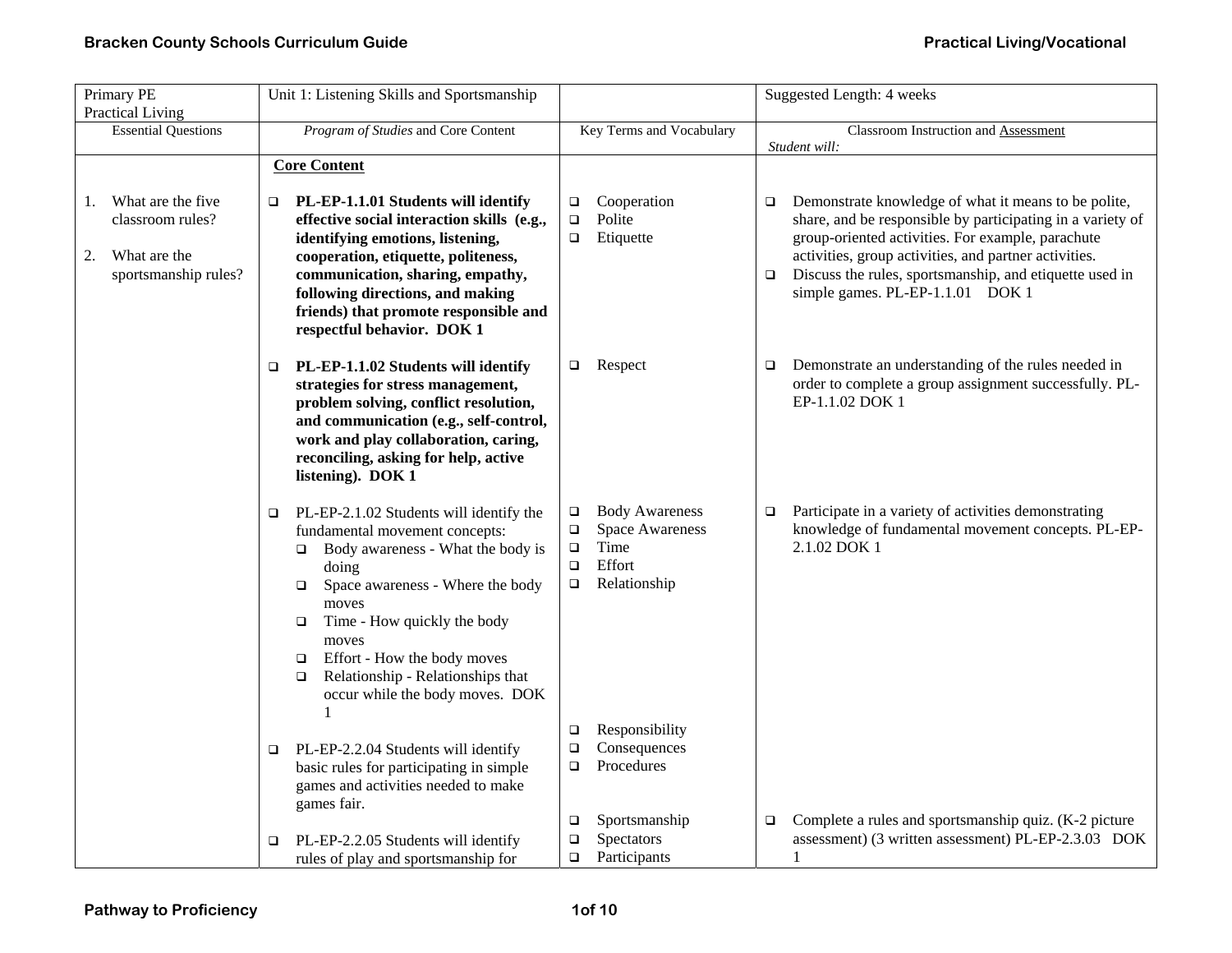| Primary PE                 | Unit 1: Listening Skills and Sportsmanship     |                          | Suggested Length: 4 weeks            |
|----------------------------|------------------------------------------------|--------------------------|--------------------------------------|
| Practical Living           |                                                |                          |                                      |
| <b>Essential Questions</b> | Program of Studies and Core Content            | Key Terms and Vocabulary | Classroom Instruction and Assessment |
|                            |                                                |                          | Student will:                        |
|                            | spectators and participants during games       |                          |                                      |
|                            | and/or activities that make them safe          |                          |                                      |
|                            | and enjoyable.                                 |                          |                                      |
|                            |                                                |                          |                                      |
|                            | <b>Program of Studies</b>                      |                          |                                      |
|                            | PE-P-17 define personal and general<br>$\Box$  |                          |                                      |
|                            | space concepts.                                |                          |                                      |
|                            | $\Box$ PE-P-37 describe how cooperation is     |                          |                                      |
|                            | used with partners and small groups.           |                          |                                      |
|                            | $\Box$ PE-P-39 practice cooperation strategies |                          |                                      |
|                            | with partners and small groups.                |                          |                                      |
|                            | $\Box$ PE-P-40 describe the concept of         |                          |                                      |
|                            | sportsmanship (e.g., rules, fair play,         |                          |                                      |
|                            | personal response) in regard to games          |                          |                                      |
|                            | and activities.                                |                          |                                      |
|                            | $\Box$ PE-P-41 demonstrate practice            |                          |                                      |
|                            | techniques and use feedback to improve         |                          |                                      |
|                            | skills.                                        |                          |                                      |
|                            | $\Box$ PE-P-42 demonstrate cooperation with    |                          |                                      |
|                            | partners, small groups, or large groups        |                          |                                      |
|                            | by following rules and practicing fair         |                          |                                      |
|                            | play.                                          |                          |                                      |
|                            | $\Box$ HE-P-1 become aware of the concept of   |                          |                                      |
|                            | responsibility to oneself (e.g., do your       |                          |                                      |
|                            | best, be the best you can be).                 |                          |                                      |
|                            | $\Box$ HE-P-2 recognize the concept of an      |                          |                                      |
|                            | individual's responsibility to others.         |                          |                                      |
|                            | $\Box$ HE-P-4 become aware of the role rules   |                          |                                      |
|                            | play in the effective functioning of           |                          |                                      |
|                            | groups.                                        |                          |                                      |
|                            | $\Box$ HE-P-5 recognize that growth and        |                          |                                      |
|                            | development are unique to each                 |                          |                                      |
|                            | individual.                                    |                          |                                      |
|                            | HE-P-27 define friendship.<br>$\Box$           |                          |                                      |
|                            | HE-P-28 explain ways to develop<br>$\Box$      |                          |                                      |
|                            | friendships.                                   |                          |                                      |
|                            | $\Box$ HE-P-29 identify what they like about   |                          |                                      |
|                            | themselves and others.                         |                          |                                      |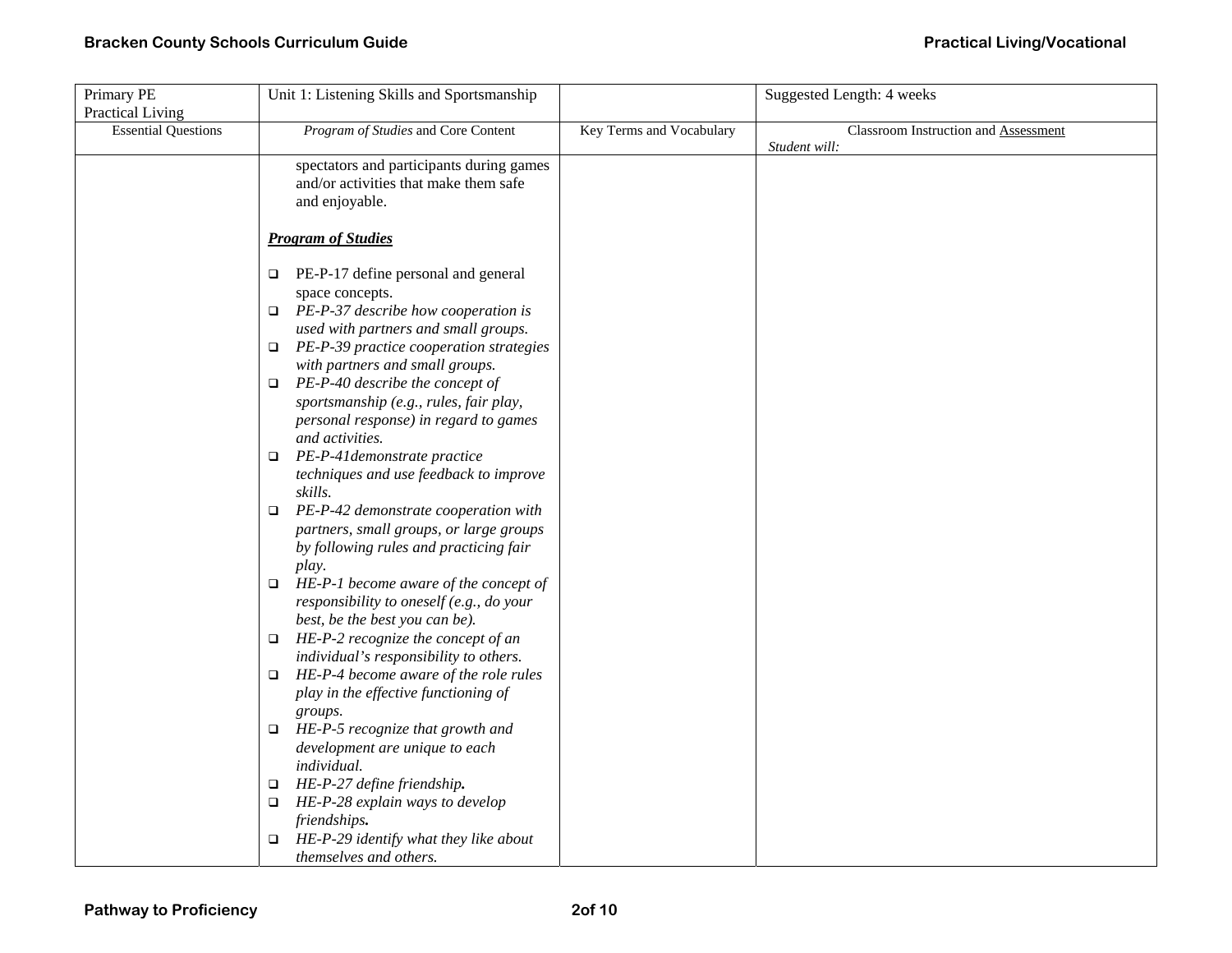| Primary PE                 | Unit 1: Listening Skills and Sportsmanship |                          | Suggested Length: 4 weeks            |
|----------------------------|--------------------------------------------|--------------------------|--------------------------------------|
| Practical Living           |                                            |                          |                                      |
| <b>Essential Questions</b> | <i>Program of Studies</i> and Core Content | Key Terms and Vocabulary | Classroom Instruction and Assessment |
|                            |                                            |                          | Student will:                        |
|                            | HE-P-30 identify unique<br>◻               |                          |                                      |
|                            | characteristics of others.                 |                          |                                      |
|                            | HE-P-31 discuss various types of<br>❏      |                          |                                      |
|                            | emotions (e.g., happy, sad).               |                          |                                      |
|                            | HE-P-32 determine how to express<br>❏      |                          |                                      |
|                            | emotions appropriately.                    |                          |                                      |
|                            | HE-P-34 demonstrate respect for others.    |                          |                                      |

|     | Primary PE                 |        | Unit 2: Benefits of Exercise                  |        |                           |   | Suggested Length: 4 weeks                                 |
|-----|----------------------------|--------|-----------------------------------------------|--------|---------------------------|---|-----------------------------------------------------------|
|     | Practical Living           |        |                                               |        |                           |   |                                                           |
|     | <b>Essential Questions</b> |        | Program of Studies and Core Content           |        | Key Terms and Vocabulary  |   | <b>Classroom Instruction and Assessment</b>               |
|     |                            |        |                                               |        |                           |   | Student will:                                             |
|     |                            |        | <b>Core Content</b>                           |        |                           |   |                                                           |
|     |                            |        |                                               |        |                           |   |                                                           |
|     | What are the               | □      | PL-EP-1.1.03 Students will identify ways that | ❏      | Posture                   |   |                                                           |
|     | five benefits of           |        | growth and development are unique to each     | □      | Growth                    |   |                                                           |
|     | exercise?                  |        | person.                                       | □      | Development               |   |                                                           |
|     |                            |        |                                               |        |                           |   |                                                           |
| 2.  | What happens               | □      | PL-EP-1.1.06 Students will describe how an    | $\Box$ | Respiration               |   |                                                           |
|     | to your body               |        | individual's behavior and choices of diet,    | $\Box$ | Perspiration              |   |                                                           |
|     | when you                   |        | exercise, and rest affects the body. DOK 1    | $\Box$ | Exercise                  |   |                                                           |
|     | exercise?                  |        |                                               | □      | Diet                      |   |                                                           |
|     |                            |        |                                               | $\Box$ | Rest                      |   |                                                           |
| 3.  | What exercises             |        |                                               |        |                           |   |                                                           |
|     | are used for               | $\Box$ | PL-EP-1.1.07 Students will identify           | □      | Promote                   |   |                                                           |
|     | cardiovascular             |        | strategies (e.g., diet exercise, rest,        | $\Box$ | Hygiene                   |   |                                                           |
|     | endurance?                 |        | immunizations) and good hygiene practices     | $\Box$ | Disease                   |   |                                                           |
|     |                            |        | (e.g., hand washing, brushing teeth, using    | $\Box$ | Prevention                | ❏ | Demonstrate an understanding of cardiovascular            |
| 4.  | What exercises             |        | tissues) that promote good health and         |        |                           |   | endurance by participating in various physical activities |
|     | are used for               |        | prevent diseases. DOK 1                       |        |                           |   | and checking their pulse rates prior to beginning and at  |
|     | muscular                   |        |                                               |        |                           |   | completion of these tasks.                                |
|     | strength?                  | o.     | PL-EP-2.2.01 Students will identify physical  | $\Box$ | Aerobic                   | ❏ | Demonstrate an understanding of muscular strength by      |
|     |                            |        | and social benefits that result from regular  | $\Box$ | Endurance                 |   | completing stations that focus on strengthening various   |
| .5. | What exercises             |        | and appropriate participation in physical     | $\Box$ | Circulatory System        |   | muscles of the body.                                      |
|     | are used for               |        | activities:                                   | $\Box$ | <b>Respiratory System</b> | ❏ | Demonstrate an understanding of muscular endurance by     |
|     | muscular                   |        | Physical benefits (e.g., weight<br>□          | □      | <b>Benefits</b>           |   | completing stations where continuous use of muscles       |
|     | endurance?                 |        | management, muscular strength,                | □      | Strengths                 |   | was required.                                             |
|     |                            |        |                                               |        |                           |   |                                                           |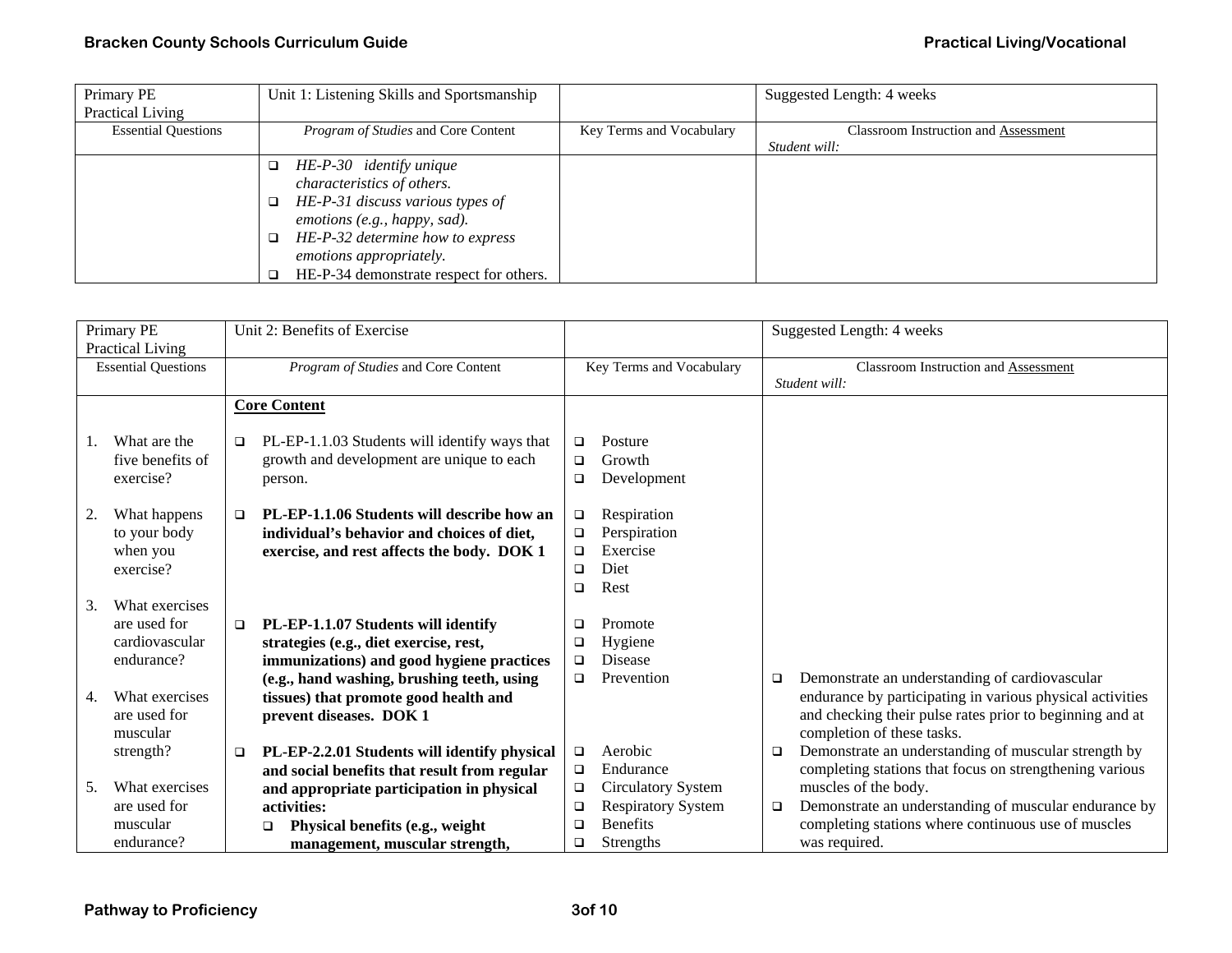|    | Primary PE                 | Unit 2: Benefits of Exercise                           |                          | Suggested Length: 4 weeks                                         |
|----|----------------------------|--------------------------------------------------------|--------------------------|-------------------------------------------------------------------|
|    | Practical Living           |                                                        |                          |                                                                   |
|    | <b>Essential Questions</b> | Program of Studies and Core Content                    | Key Terms and Vocabulary | Classroom Instruction and Assessment                              |
|    |                            |                                                        |                          | Student will:                                                     |
|    |                            | muscular endurance, flexibility, cardio-               | Flexibility<br>$\Box$    | Demonstrate increased flexibility by stretching each day<br>□     |
| б. | What exercises             | respiratory/cardiovascular endurance,                  |                          | prior to beginning any type of physical activity.                 |
|    | are used for               | control of body movements)                             |                          | Demonstrate an understanding of what body composition<br>$\Box$   |
|    | flexibility?               | Social benefits (e.g., positive interaction<br>▫       |                          | is by answering teacher-guided questions. PL-EP-2.2.01            |
| 7. | How do all                 | with others, respect for self and others,              |                          | DOK <sub>1</sub>                                                  |
|    | these activities           | enjoyment, self-expression) DOK 1                      |                          |                                                                   |
|    | affect your                |                                                        |                          | □<br>Assessment:                                                  |
|    | body                       | PL-EP-2.2.02 Students will explain the<br>□            | Practice<br>□            | Complete a "benefits of exercise quiz". (K-2 picture<br>$\Box$    |
|    | composition?               | importance of practice for improving                   | Improvement<br>◻         | assessment) (3 written assessment) PL-EP- 1.1.03 DOK              |
|    |                            | performance in games and sports.                       |                          | 2; 2.2.01 DOK 1; and 2.2.02 DOK 2                                 |
|    |                            |                                                        |                          | Identify growth and development traits through self and<br>$\Box$ |
|    |                            | <b>Program of Studies</b>                              |                          | partner assessment. (K-1 verbal) (3 written) PL-EP-               |
|    |                            |                                                        |                          | 1.1.03 DOK 2                                                      |
|    |                            | PE-P-1 feel and hear their own heartbeat.<br>□         |                          | Identify strategies and good hygiene practices for good<br>$\Box$ |
|    |                            | PE-P-2 perform simple stretching and<br>□              |                          | health. (K-1 verbal) (3-4 verbal/written) PL-EP-1.2.01            |
|    |                            | strengthening exercises.                               |                          | DOK 1 and 1.2.02 DOK1                                             |
|    |                            | PE-P-3 perform a wider variety of stretching<br>$\Box$ |                          |                                                                   |
|    |                            | and strengthening exercises                            |                          |                                                                   |
|    |                            | PE-P-36 describe how practice helps<br>$\Box$          |                          |                                                                   |
|    |                            | individuals improve.                                   |                          |                                                                   |

| Primary PE                 | Unit 3 Locomotor Skills                    |                          | Suggested Length: 4 weeks                                          |
|----------------------------|--------------------------------------------|--------------------------|--------------------------------------------------------------------|
| Practical Living           |                                            |                          |                                                                    |
| <b>Essential Questions</b> | Program of Studies and Core Content        | Key Terms and Vocabulary | <b>Classroom Instruction and Assessment</b>                        |
|                            |                                            |                          | Student will:                                                      |
|                            | <b>Core Content</b>                        |                          |                                                                    |
|                            |                                            |                          |                                                                    |
| What are the 8             | PL-EP-2.1.01 Students will apply<br>$\Box$ | .ocomotor<br>□           | Participate in a variety of activities demonstrating<br>□          |
| locomotor                  | fundamental motor skills:                  | Movement<br>◻            | knowledge of locomotor skills and their uses.                      |
| skills?                    | Locomotor:<br>□                            | Ran<br>❏                 | Example One: walking using correct technique through<br>$\Box$     |
|                            | Walking                                    | Walk<br>□                | playing beanbag grab.                                              |
| When are                   | Running                                    | Hop<br>□                 | Example two: running K 1s demonstrate the correct<br>$\Box$        |
| locomotor skills           | Skipping                                   | Skip<br>$\Box$           | running technique while completing relay races and 2 <sup>nd</sup> |
| used?                      | Hopping                                    | □<br>Leap                | grade will complete a peer assessment checklist for the            |
|                            | Galloping                                  | □<br>Jump                | correct running technique.                                         |
|                            | Sliding                                    | Gallop<br>□              | Example three: hopping activities were completed in<br>$\Box$      |
|                            | Leaping                                    | Slide<br>□               | various settings.                                                  |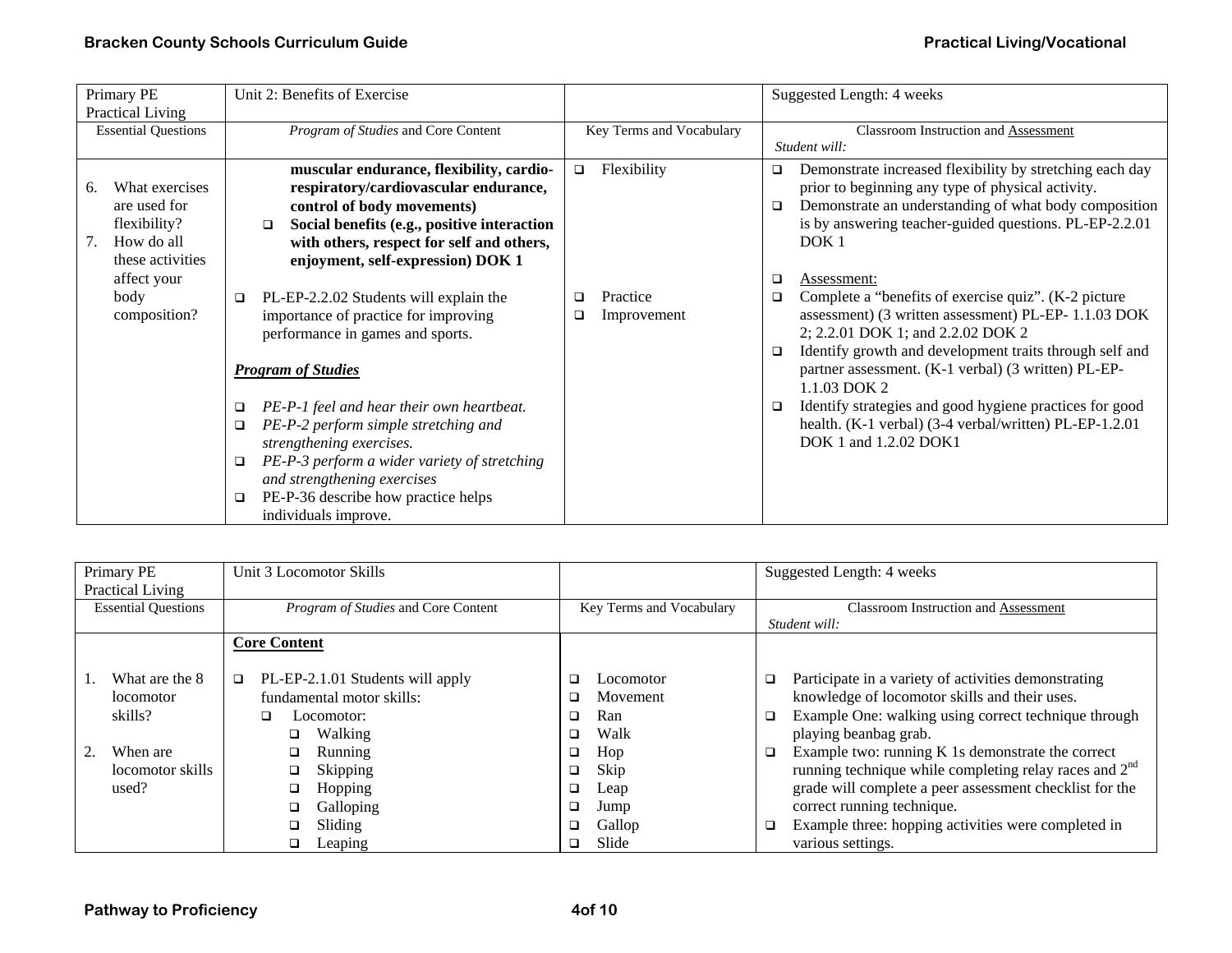| Primary PE                 | Unit 3 Locomotor Skills                                                                        |                                 | Suggested Length: 4 weeks                                                |
|----------------------------|------------------------------------------------------------------------------------------------|---------------------------------|--------------------------------------------------------------------------|
| Practical Living           |                                                                                                |                                 |                                                                          |
| <b>Essential Questions</b> | Program of Studies and Core Content                                                            | <b>Key Terms and Vocabulary</b> | Classroom Instruction and Assessment<br>Student will:                    |
|                            | $\Box$<br>Jumping                                                                              |                                 | $\Box$ Example four: jumping in the horizontal and vertical              |
|                            | Nonlocomotor:<br>$\Box$                                                                        |                                 | jumping at various stations.                                             |
|                            | Turning<br>$\Box$                                                                              |                                 | Example five: demonstration and participation of the<br>$\Box$           |
|                            | Twisting<br>$\Box$                                                                             |                                 | proper technique of sliding by beanbag line tag activity.                |
|                            | Bending<br>$\Box$                                                                              |                                 | Example six: demonstration and participation of correct<br>$\Box$        |
|                            | Stretching<br>$\Box$                                                                           |                                 | technique of galloping by doing musical hoops activity.                  |
|                            | Swinging<br>$\Box$                                                                             |                                 | Example seven: demonstration and participation of<br>$\Box$              |
|                            | $\Box$<br>Swaying                                                                              |                                 | correct technique by completing the leap the creek                       |
|                            | Balancing<br>$\Box$<br>Fundamental manipulative skills:<br>$\Box$                              |                                 | activity.<br>Example eight: demonstration and participation of<br>$\Box$ |
|                            | Hitting<br>$\Box$                                                                              |                                 | correct skipping technique followed by the Taylor Tiger                  |
|                            | Kicking<br>$\Box$                                                                              |                                 | Hand Jive.                                                               |
|                            | Throwing<br>$\Box$                                                                             |                                 | Be able to give examples of when locomotor skill are<br>□                |
|                            | Catching<br>$\Box$                                                                             |                                 | used in real-life sporting, dance, and leisure situations.               |
|                            | Striking<br>$\Box$                                                                             |                                 | PL-EP-2.1.01 DOK 1                                                       |
|                            | Dribbling<br>$\Box$                                                                            |                                 |                                                                          |
|                            | <b>Program of Studies</b>                                                                      |                                 |                                                                          |
|                            | PE-P-7 perform a variety of locomotor skills<br>$\Box$                                         |                                 |                                                                          |
|                            | (e.g., walk, run, hop).                                                                        |                                 |                                                                          |
|                            | PE-P-10 perform locomotor skills to music.<br>$\Box$<br>PE-P-11 demonstrate combination<br>◻   |                                 |                                                                          |
|                            | movements (e.g., hop and skip, gallop and                                                      |                                 |                                                                          |
|                            | leap) in playing games or creative play.                                                       |                                 |                                                                          |
|                            | PE-P-12 perform smooth, varied speed, stop<br>$\Box$                                           |                                 |                                                                          |
|                            | and go, and directional change in locomotor                                                    |                                 |                                                                          |
|                            | movements.                                                                                     |                                 |                                                                          |
|                            | PE-P-19 apply concept of time to movement<br>$\Box$                                            |                                 |                                                                          |
|                            | (e.g., from one point to another, fast, slow)                                                  |                                 |                                                                          |
|                            | and task completion (e.g., placement of                                                        |                                 |                                                                          |
|                            | objects in a square, circle, bag, box).                                                        |                                 |                                                                          |
|                            | PE-P-20 experience body control<br>$\Box$<br>PE-P-25 determine pathways of movements<br>$\Box$ |                                 |                                                                          |
|                            | (e.g., curved, zigzag, straight).                                                              |                                 |                                                                          |
|                            | PE-P-34 perform right and left movement<br>$\Box$                                              |                                 |                                                                          |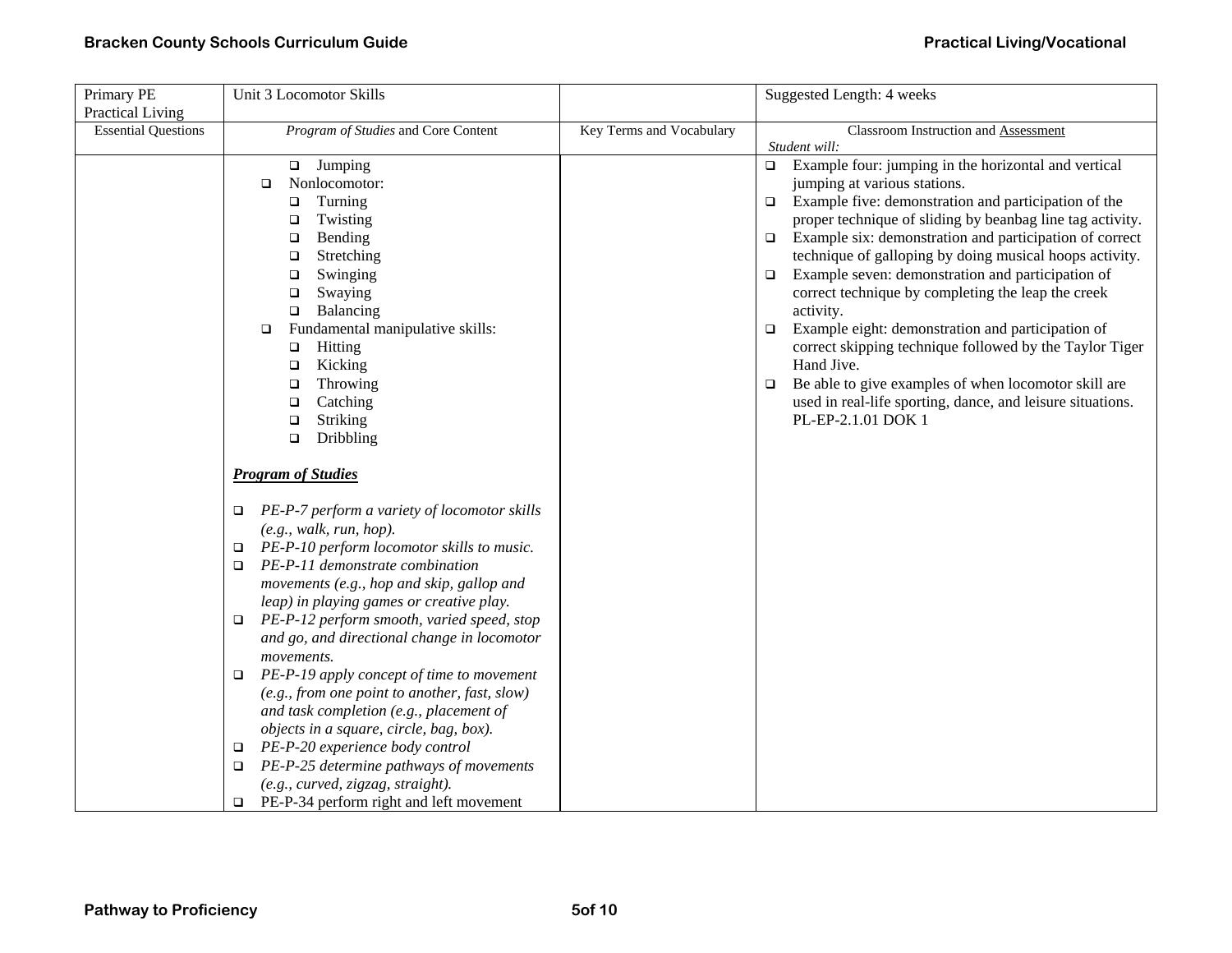| Primary PE                                                                                   | Unit 4: Non Locomotor Skill                                                                                                                                                                                                                                                                                                                                                                                                                                                                                                                                                                                                                 |                                                                                                                                                               | Suggested Length: 4 weeks                                                                                                                                                                                                                                                                                                                                                                                                                                                                                                                                                                                                                                                                                                                        |
|----------------------------------------------------------------------------------------------|---------------------------------------------------------------------------------------------------------------------------------------------------------------------------------------------------------------------------------------------------------------------------------------------------------------------------------------------------------------------------------------------------------------------------------------------------------------------------------------------------------------------------------------------------------------------------------------------------------------------------------------------|---------------------------------------------------------------------------------------------------------------------------------------------------------------|--------------------------------------------------------------------------------------------------------------------------------------------------------------------------------------------------------------------------------------------------------------------------------------------------------------------------------------------------------------------------------------------------------------------------------------------------------------------------------------------------------------------------------------------------------------------------------------------------------------------------------------------------------------------------------------------------------------------------------------------------|
| Practical Living<br><b>Essential Questions</b>                                               | Program of Studies and Core Content                                                                                                                                                                                                                                                                                                                                                                                                                                                                                                                                                                                                         | Key Terms and Vocabulary                                                                                                                                      | Classroom Instruction and Assessment<br>Student will:                                                                                                                                                                                                                                                                                                                                                                                                                                                                                                                                                                                                                                                                                            |
|                                                                                              | <b>Core Content</b>                                                                                                                                                                                                                                                                                                                                                                                                                                                                                                                                                                                                                         |                                                                                                                                                               |                                                                                                                                                                                                                                                                                                                                                                                                                                                                                                                                                                                                                                                                                                                                                  |
| What is a non-<br>Ι.<br>locomotor skill?<br>When are non-<br>2.<br>locomotor skills<br>used? | PL-EP-2.1.01 Students will apply<br>$\Box$<br>fundamental motor skills:<br>Locomotor:<br>▫<br>Walking<br>$\Box$<br>Running<br>$\Box$<br>Skipping<br>$\Box$<br>Hopping<br>$\Box$<br>Galloping<br>$\Box$<br>Sliding<br>$\Box$<br>Leaping<br>$\Box$<br>Jumping<br>$\Box$<br>Nonlocomotor:<br>$\Box$<br>Turning<br>$\Box$<br>Twisting<br>$\Box$<br>Bending<br>$\Box$<br>Stretching<br>$\Box$<br>Swinging<br>$\Box$<br>Swaying<br>$\Box$<br>Balancing<br>$\Box$<br>Fundamental manipulative skills:<br>$\Box$<br>Hitting<br>$\Box$<br>Kicking<br>$\Box$<br>Throwing<br>$\Box$<br>Catching<br>$\Box$<br>Striking<br>$\Box$<br>Dribbling<br>$\Box$ | Non-Locomotor<br>$\Box$<br>$\Box$<br>Turn<br>Twist<br>$\Box$<br>Bend<br>$\Box$<br>Stretch<br>$\Box$<br>Swing<br>$\Box$<br>Sway<br>$\Box$<br>Balance<br>$\Box$ | Participate in a variety of activities demonstrating<br>$\Box$<br>knowledge of non-locomotor skills and their uses.<br>Example One: Combine bend, stretch, twist, turn, into<br>$\Box$<br>an individual and partner movement pattern. (K-3)<br>Example Two: Combine push, pull, swing/sway, and<br>$\Box$<br>rock into partner patterns (K-1) or/and a group dance<br>pattern. $(2-3)$<br>Example Three: Practice balancing on different body<br>$\Box$<br>parts and then using the balance skills learned, they<br>will work their way through an obstacle course. (K-3)<br>Be able to give examples of when and how non-<br>$\Box$<br>locomotor skills are used in everyday life, sports,<br>dance, and leisure activities. PL-EP-2.1.01 DOK 2 |
|                                                                                              | <b>Program of Studies</b>                                                                                                                                                                                                                                                                                                                                                                                                                                                                                                                                                                                                                   |                                                                                                                                                               |                                                                                                                                                                                                                                                                                                                                                                                                                                                                                                                                                                                                                                                                                                                                                  |
|                                                                                              | PE-P-19 apply concept of time to movement<br>$\Box$<br>$(e.g., from one point to another, fast, slow)$<br>and task completion (e.g., placement of<br>objects in a square, circle, bag, box).<br>PE-P-20 experience body control<br>$\Box$<br>PE-P-34 perform right and left movements<br>$\Box$<br>PE-P-18 balance in different positions (e.g.,<br>$\Box$<br>feet, hands, knees, head).                                                                                                                                                                                                                                                    |                                                                                                                                                               |                                                                                                                                                                                                                                                                                                                                                                                                                                                                                                                                                                                                                                                                                                                                                  |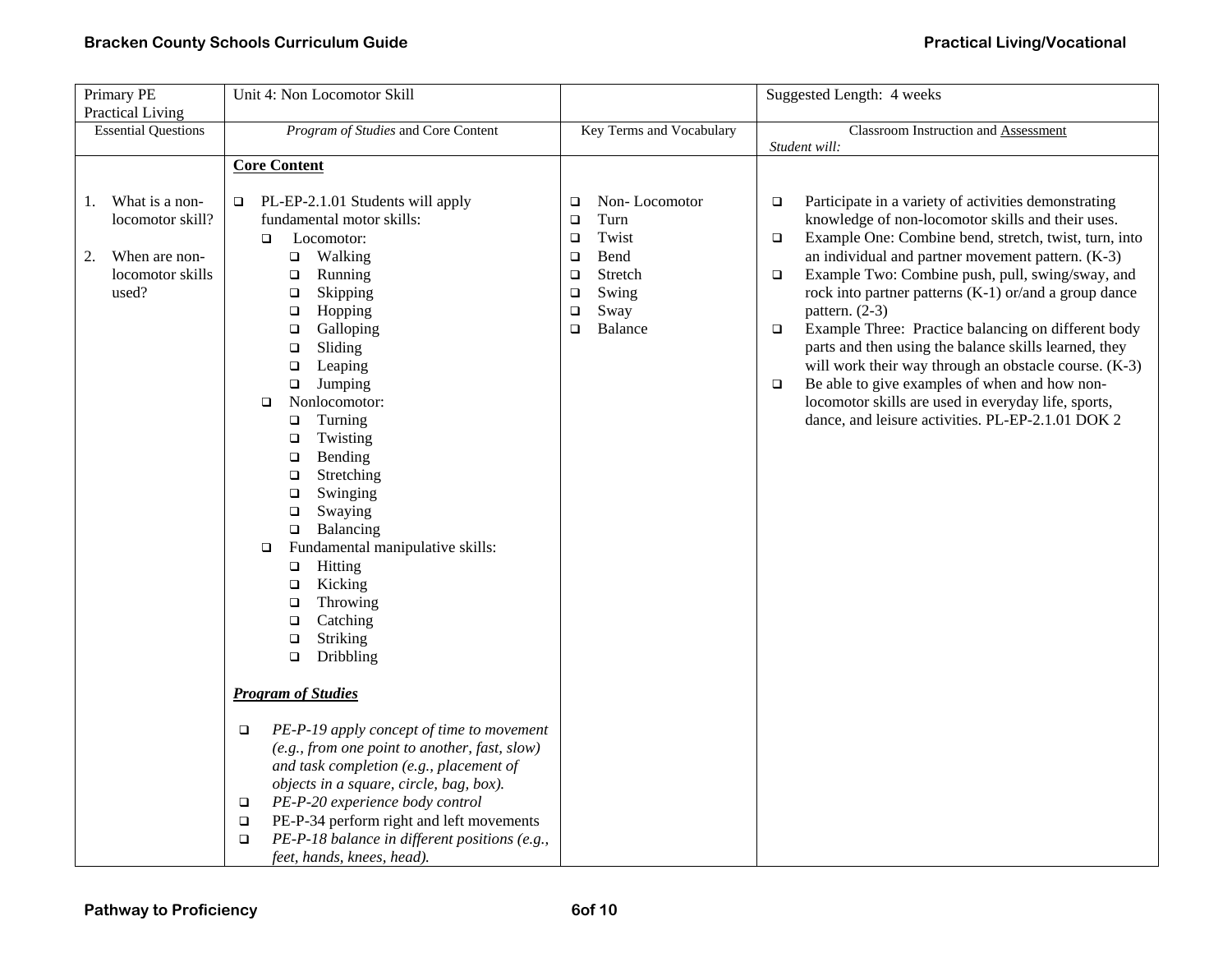| Primary PE                                                   | Unit 5: Basketball/Soccer                                                                                                                                                                                                                                                                                                                                                                                                                                                                                                                                                                                          |                                                                                                                                                 | Suggested Length: 4 weeks                                                                                                                                                                                                                                                                                                                                                                                                                                                                                                                                                                                                                                                                                                                                                                                                                                                                                                                                                                                                                                                                                                       |
|--------------------------------------------------------------|--------------------------------------------------------------------------------------------------------------------------------------------------------------------------------------------------------------------------------------------------------------------------------------------------------------------------------------------------------------------------------------------------------------------------------------------------------------------------------------------------------------------------------------------------------------------------------------------------------------------|-------------------------------------------------------------------------------------------------------------------------------------------------|---------------------------------------------------------------------------------------------------------------------------------------------------------------------------------------------------------------------------------------------------------------------------------------------------------------------------------------------------------------------------------------------------------------------------------------------------------------------------------------------------------------------------------------------------------------------------------------------------------------------------------------------------------------------------------------------------------------------------------------------------------------------------------------------------------------------------------------------------------------------------------------------------------------------------------------------------------------------------------------------------------------------------------------------------------------------------------------------------------------------------------|
| Practical Living                                             |                                                                                                                                                                                                                                                                                                                                                                                                                                                                                                                                                                                                                    |                                                                                                                                                 |                                                                                                                                                                                                                                                                                                                                                                                                                                                                                                                                                                                                                                                                                                                                                                                                                                                                                                                                                                                                                                                                                                                                 |
| <b>Essential Questions</b>                                   | Program of Studies and Core Content                                                                                                                                                                                                                                                                                                                                                                                                                                                                                                                                                                                | Key Terms and Vocabulary                                                                                                                        | <b>Classroom Instruction and Assessment</b>                                                                                                                                                                                                                                                                                                                                                                                                                                                                                                                                                                                                                                                                                                                                                                                                                                                                                                                                                                                                                                                                                     |
|                                                              |                                                                                                                                                                                                                                                                                                                                                                                                                                                                                                                                                                                                                    |                                                                                                                                                 | Student will:                                                                                                                                                                                                                                                                                                                                                                                                                                                                                                                                                                                                                                                                                                                                                                                                                                                                                                                                                                                                                                                                                                                   |
| Basketball                                                   | <b>Core Content</b>                                                                                                                                                                                                                                                                                                                                                                                                                                                                                                                                                                                                |                                                                                                                                                 |                                                                                                                                                                                                                                                                                                                                                                                                                                                                                                                                                                                                                                                                                                                                                                                                                                                                                                                                                                                                                                                                                                                                 |
| What are the<br>fundamental<br>skills used in<br>basketball? | PL-04-2.1.01 Students will apply fundamental<br>□<br>motor skills:<br>Locomotor:<br>$\Box$<br>Walking<br>❏<br>Running<br>$\Box$<br>Skipping<br>$\Box$<br>Hopping<br>$\Box$<br>Galloping<br>$\Box$<br>Sliding<br>$\Box$<br>Leaping<br>$\Box$<br>Jumping<br>□<br>Nonlocomotor:<br>□<br>Turning<br>$\Box$<br>Twisting<br>$\Box$<br>Bending<br>$\Box$<br>Stretching<br>$\Box$<br>Swinging<br>$\Box$<br>Swaying<br>$\Box$<br>Balancing<br>$\Box$<br>Fundamental manipulative skills:<br>$\Box$<br>Hitting<br>$\Box$<br>Kicking<br>Throwing<br>$\Box$<br>Catching<br>$\Box$<br>Striking<br>$\Box$<br>Dribbling<br>$\Box$ | Manipulative Skills<br>$\Box$<br>Hit<br>$\Box$<br>Kick<br>$\Box$<br>Throw<br>$\Box$<br>Catch<br>$\Box$<br>Strike<br>$\Box$<br>Dribble<br>$\Box$ | Participate in a variety of activities demonstrating<br>□<br>knowledge and understanding of basketball skills<br>Example 1: Practice dribbling with dominant and non-<br>$\Box$<br>dominant hand in a variety of situations, including lead-<br>up games (keep-away), and weaving through cone, and<br>simulated games.<br>Students will demonstrate the correct dribbling<br>❏<br>technique by using the finger pads.<br>Example 2: Practice chest pass using various degrees of<br>$\Box$<br>force in a variety of situations, including wall target and<br>partner passing.<br>Students will understand that the force needed to<br>□<br>complete a pass varies with the distance from the target.<br>Example 3: Practice bounce pass in a variety of<br>$\Box$<br>situations, wall ball, hoop target, and partner pass.<br>Example 4: Practice correct shooting technique in a<br>$\Box$<br>variety of situations using the 7' goal (spot shot, copy<br>cat, and pick a shot).<br>Example 5: Practice offense, defense, and teamwork<br>$\Box$<br>skills by playing modified 3-on-3 games. PL-EP-2.2.01<br>DOK <sub>2</sub> |

| Primary PE                 | Unit 6: Jump Rope/Rhythm            |                          | Suggested Length: 4 weeks            |
|----------------------------|-------------------------------------|--------------------------|--------------------------------------|
| <b>Practical Living</b>    |                                     |                          |                                      |
| <b>Essential Questions</b> | Program of Studies and Core Content | Key Terms and Vocabulary | Classroom Instruction and Assessment |
|                            |                                     |                          | Student will:                        |
|                            | <b>Core Content</b>                 |                          |                                      |
|                            |                                     |                          |                                      |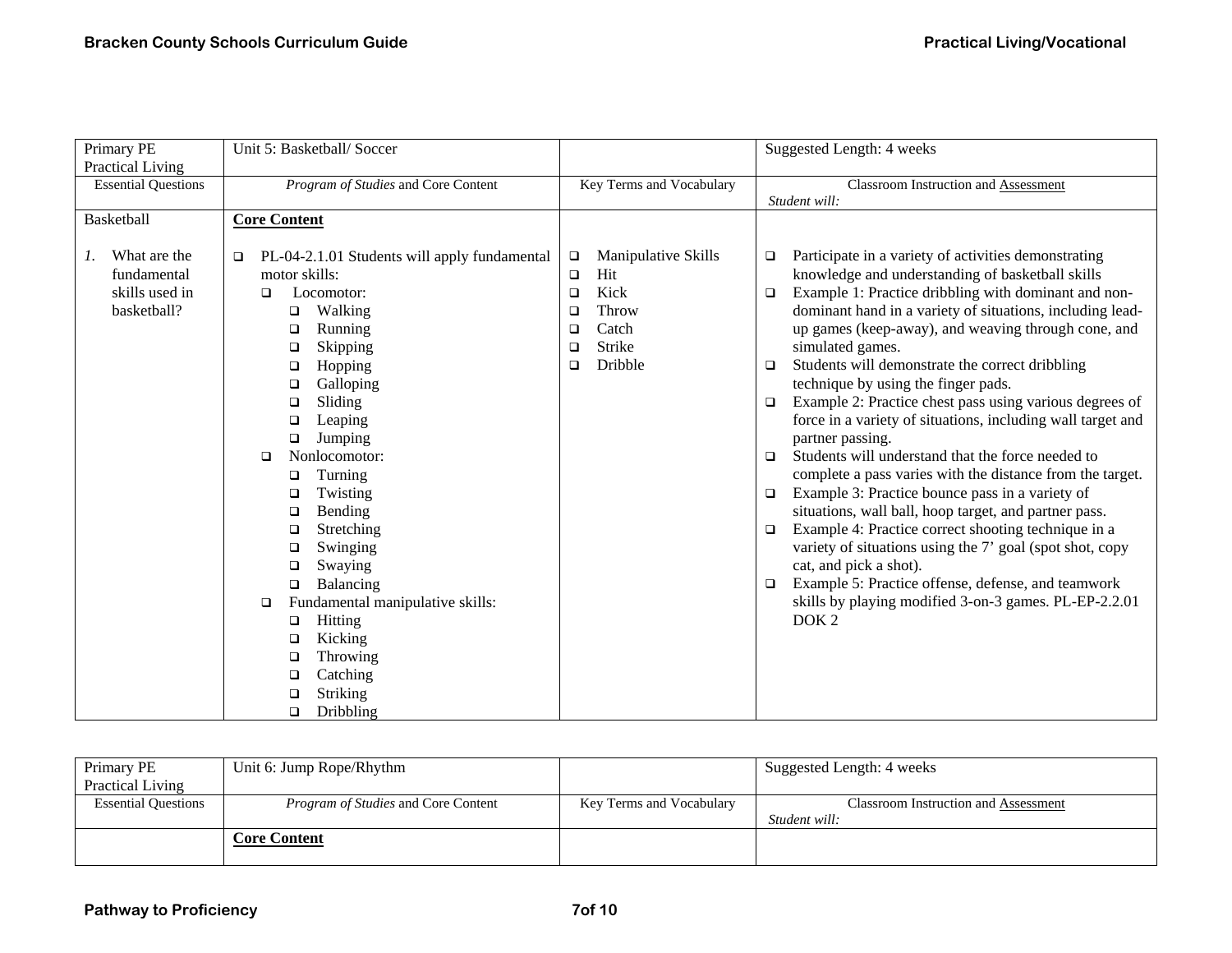## **Bracken County Schools Curriculum Guide** <br> **Bracken County Schools Curriculum Guide Practical Living/Vocational**

| Primary PE                                     | Unit 6: Jump Rope/Rhythm                               |                          | Suggested Length: 4 weeks            |
|------------------------------------------------|--------------------------------------------------------|--------------------------|--------------------------------------|
| Practical Living<br><b>Essential Questions</b> | Program of Studies and Core Content                    | Key Terms and Vocabulary | Classroom Instruction and Assessment |
|                                                |                                                        |                          | Student will:                        |
| How can you<br>1.                              | PL-04-2.1.01 Students will apply fundamental<br>$\Box$ |                          |                                      |
| manipulate                                     | motor skills:                                          |                          |                                      |
| something with                                 | $\Box$<br>Locomotor:                                   |                          |                                      |
| your hands,                                    | Walking<br>$\Box$                                      |                          |                                      |
| feet?                                          | Running<br>$\Box$                                      |                          |                                      |
|                                                | Skipping<br>$\Box$                                     |                          |                                      |
|                                                | $\Box$<br>Hopping                                      |                          |                                      |
|                                                | Galloping<br>$\Box$                                    |                          |                                      |
|                                                | Sliding<br>$\Box$                                      |                          |                                      |
|                                                | $\Box$<br>Leaping                                      |                          |                                      |
|                                                | Jumping<br>$\Box$                                      |                          |                                      |
|                                                | Nonlocomotor:<br>$\Box$                                |                          |                                      |
|                                                | Turning<br>$\Box$                                      |                          |                                      |
|                                                | Twisting<br>$\Box$                                     |                          |                                      |
|                                                | Bending<br>$\Box$                                      |                          |                                      |
|                                                | Stretching<br>$\Box$                                   |                          |                                      |
|                                                | Swinging<br>$\Box$                                     |                          |                                      |
|                                                | Swaying<br>$\Box$                                      |                          |                                      |
|                                                | Balancing<br>$\Box$                                    |                          |                                      |
|                                                | Fundamental manipulative skills:<br>$\Box$             |                          |                                      |
|                                                | Hitting<br>$\Box$                                      |                          |                                      |
|                                                | Kicking<br>$\Box$                                      |                          |                                      |
|                                                | Throwing<br>$\Box$                                     |                          |                                      |
|                                                | Catching<br>$\Box$                                     |                          |                                      |
|                                                | Striking<br>$\Box$                                     |                          |                                      |
|                                                | Dribbling<br>$\Box$                                    |                          |                                      |
|                                                | <b>Program of Studies</b>                              |                          |                                      |
|                                                |                                                        |                          |                                      |
|                                                | PE-P-13 discover a variety of ways to<br>$\Box$        |                          |                                      |
|                                                | manipulate objects (e.g., with hands, feet,            |                          |                                      |
|                                                | elbow, head).                                          |                          |                                      |
|                                                | PE-P-14 develop throwing, catching, kicking,<br>$\Box$ |                          |                                      |
|                                                | and striking skills.                                   |                          |                                      |
|                                                | PE-P-15 throw a ball overhand with proper<br>$\Box$    |                          |                                      |
|                                                | hand and foot position.                                |                          |                                      |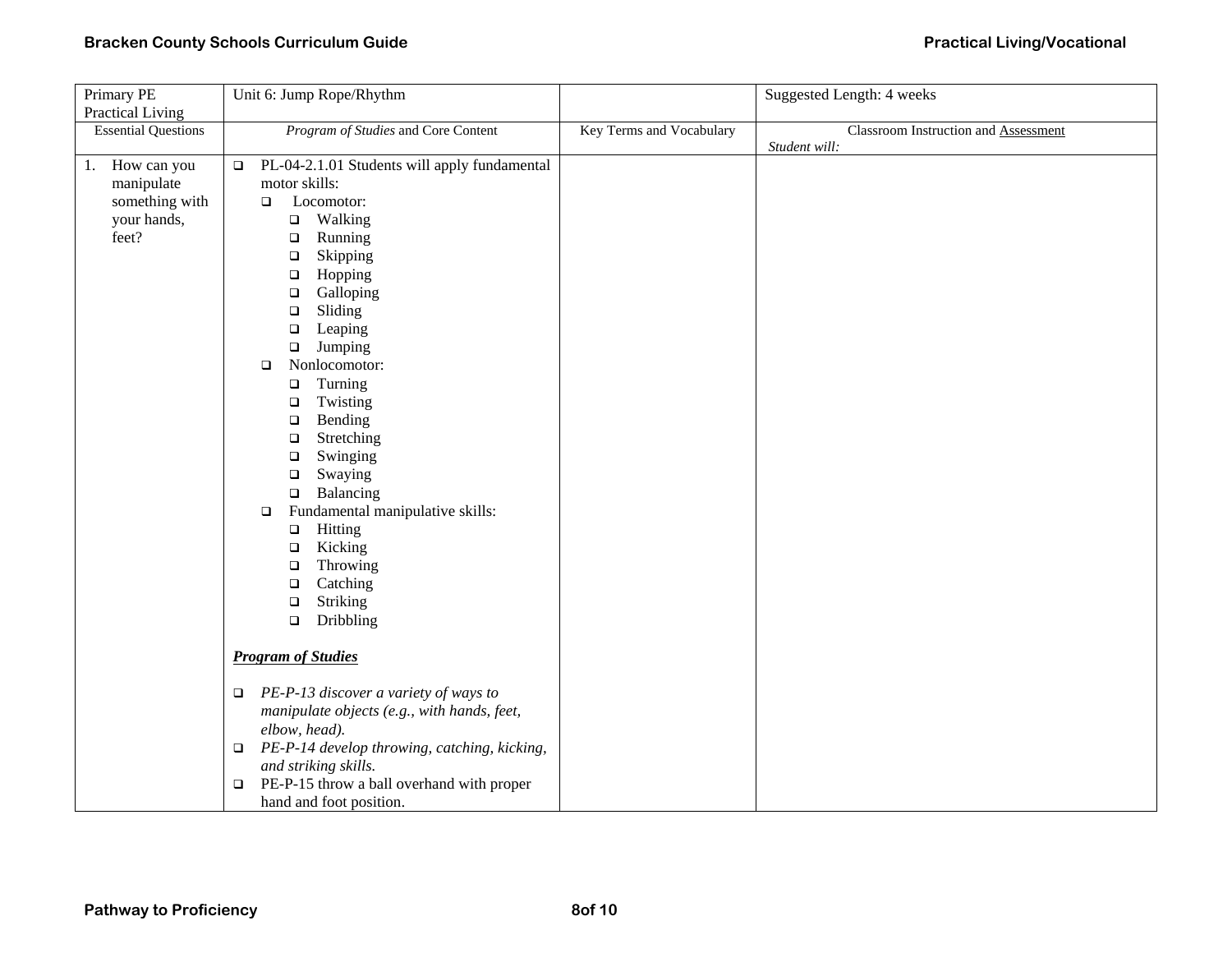|    | Primary                           | Unit 7: Nutrition and Physical Wellness                                                                                    | Suggested Length: 4 weeks                                                                                                                                                      |
|----|-----------------------------------|----------------------------------------------------------------------------------------------------------------------------|--------------------------------------------------------------------------------------------------------------------------------------------------------------------------------|
|    | <b>Essential Questions</b>        | Program of Studies and Core Content                                                                                        | Key Terms and Vocabulary<br>Classroom Instruction and Assessment<br>Student will:                                                                                              |
|    |                                   | <b>Core Content</b>                                                                                                        |                                                                                                                                                                                |
|    | 1. What is energy?                | PL-EP-1.1.03 Students will identify ways that<br>$\Box$<br>$\Box$<br>growth and development are unique to each<br>$\Box$   | List three ways the body uses food<br><b>Nutritious</b><br>$\Box$<br>Define energy and give examples of ways the body uses<br>Digestive System<br>o.                           |
| 2. | Why does your                     | $\Box$<br>person.                                                                                                          | Health<br>energy                                                                                                                                                               |
|    | body need<br>food?                | $\Box$<br>PL-EP-1.1.06 Students will describe how<br>$\Box$<br>$\Box$<br>an individual's behavior and choices of<br>$\Box$ | Complete worksheet "Why is Max Hungry?"<br><b>Nutritious Foods</b><br>$\Box$<br>Participate in physical activities requiring the use of<br>Wants<br>$\Box$<br>Needs<br>energy. |
| 3. | What are the<br>five healthful    | $\Box$<br>diet, exercise, and rest affect the body.<br>DOK <sub>1</sub><br>$\Box$                                          | <b>Body System</b><br>Name five healthful food groups<br>$\Box$<br>Name the diet guidelines<br>Hygiene<br>$\Box$                                                               |
|    | food groups?                      | PL-EP-1.1.07 Students will identify<br>$\Box$                                                                              | Describe what a food label shows<br>$\Box$<br>Participate in food guide pyramid exercise relay<br>$\Box$                                                                       |
| 4. | What are the<br>diet guidelines?  | strategies (e.g., diet exercise, rest,<br>immunizations) and good hygiene practices                                        | Complete assessment sheet "Food Groups"<br>$\Box$<br>Discuss the advantages of trying a variety of foods<br>$\Box$                                                             |
|    | What does a                       | (e.g., hand washing, brushing teeth, using                                                                                 | Consider how the senses are involved in making food<br>$\Box$<br>choices                                                                                                       |
| 5. | food label                        | tissues) that promote good health and<br>prevent diseases. DOK 1                                                           | Complete worksheet "Food and Your Senses"<br>$\Box$                                                                                                                            |
|    | show?                             | PL-EP-1.1.08 Students will identify<br>$\Box$                                                                              | Identify breakfast, lunch, and dinner as meals eaten each<br>$\Box$<br>day.                                                                                                    |
| 6. | Why should<br>you try new         | behavior choices (tobacco, alcohol) that<br>result in negative consequences. DOK 1                                         | Recognize the importance of eating breakfast each day<br>$\Box$<br>Participate in the "Breakfast Run" challenge activity<br>$\Box$                                             |
|    | foods?                            |                                                                                                                            | Identify healthful snacks.<br>$\Box$                                                                                                                                           |
|    | 7. What are your                  | PL-EP-1.2.01 Students will identify nutrients<br>$\Box$                                                                    | Explain that healthful snacks are low in fat, salt, and<br>$\Box$<br>sugar.                                                                                                    |
|    | senses?                           | (protein, carbohydrates, fats), which are<br>important in the growth and development of                                    | Complete worksheet "Snack Choices".<br>$\Box$<br>Participate in the "Healthy Snack" relay for health.<br>$\Box$                                                                |
| 8. | How can you                       | healthy bodies.                                                                                                            | Describe why s/he washes hands before eating.<br>$\Box$                                                                                                                        |
|    | use your senses<br>to learn about | PL-EP-1.2.02 Students will describe the<br>$\Box$                                                                          | Describe good table manners.<br>$\Box$<br>Participate in "Germ Attack".<br>$\Box$                                                                                              |
|    | new foods?                        | overall purpose of the Dietary Guidelines                                                                                  | Complete worksheets "What's Wrong at the Table" and<br>$\Box$<br>"Table Manners Please" health questions.                                                                      |
| 9. | What are the                      | for Americans. DOK 1                                                                                                       | Participate in a variety of physical activities that relate<br>$\Box$                                                                                                          |
|    | three meals<br>people eat each    | PL-EP-2.2.01 Students will identify<br>$\Box$<br>physical and social benefits that result                                  | food groups to benefits of exercise:                                                                                                                                           |
|    | day?                              | from regular and appropriate participation                                                                                 | Example 1: Students will describe and explain how<br>□                                                                                                                         |
|    | 10. Why is it                     | in physical activities:<br>$\Box$ Physical benefits (e.g., weight                                                          | protein from the meats food group provides the<br>nutrients to grow, build, and repair, while                                                                                  |
|    | important to<br>start each day    | management, muscular strength,                                                                                             | participating in a variety of muscular strength<br>activities.                                                                                                                 |